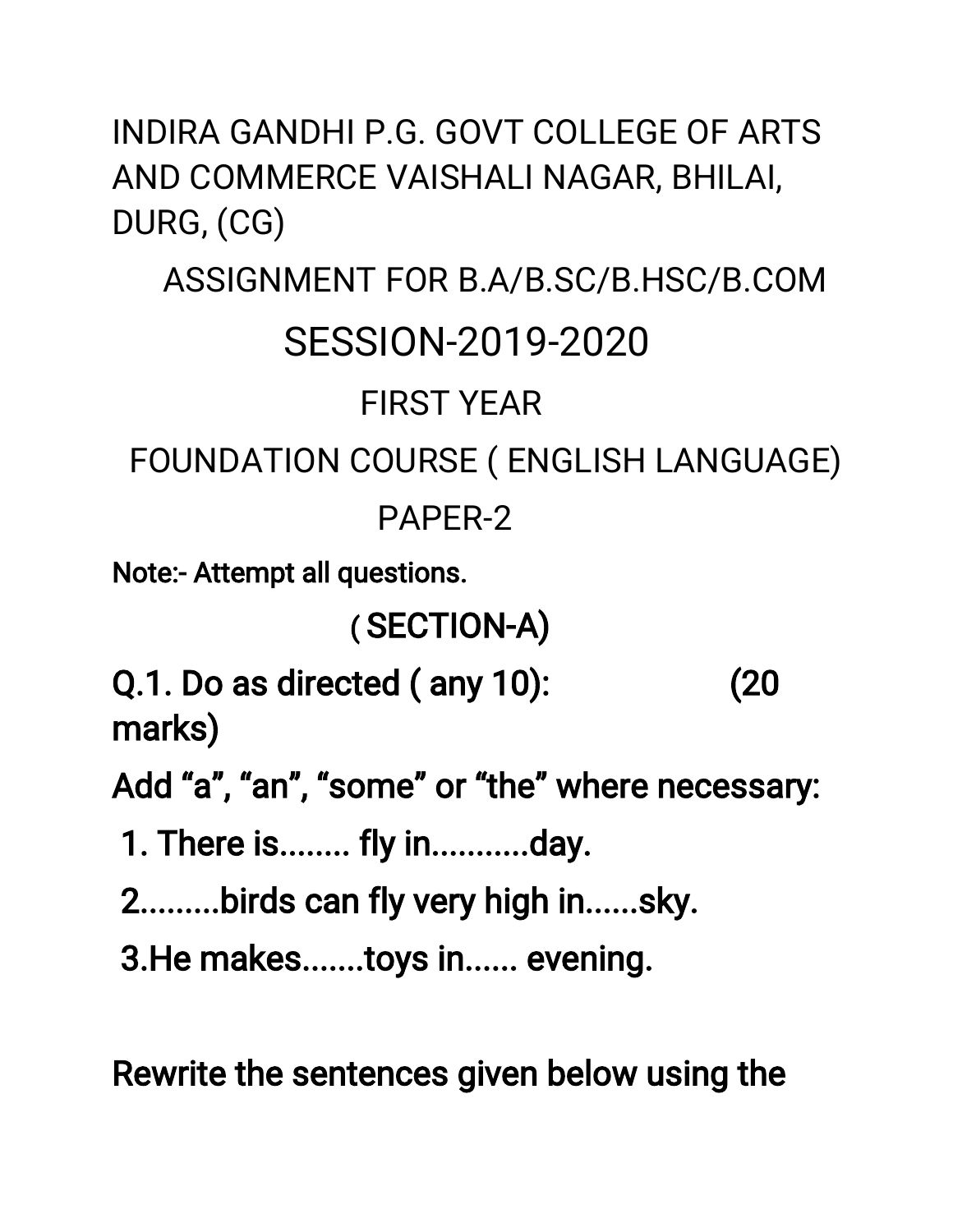words given in brackets in Present Perfect **Continuous form:** 

4. He (live) in this town since 1964.

5. She (study) medicine for the last four years.

6. How long you (wait) for me?

Supply "too" or "very" to complete the sentences:

7. This is a.......good idea.

8.I am.......Tired to walk.

9. It is........ hot to work today.

Fill in the blanks with modals:

10. We.......aim at noble goals. (Desirability)

11. You....... leave the office early today.(Permi-ssion)

Find antonyms for the following words.(any 5)

- Poverty 2. Vanish 3. Rapid  $\mathbf 1$ .  $\boldsymbol{A}_{\cdot}$ Long
- 5. Assimilation 6. Adequate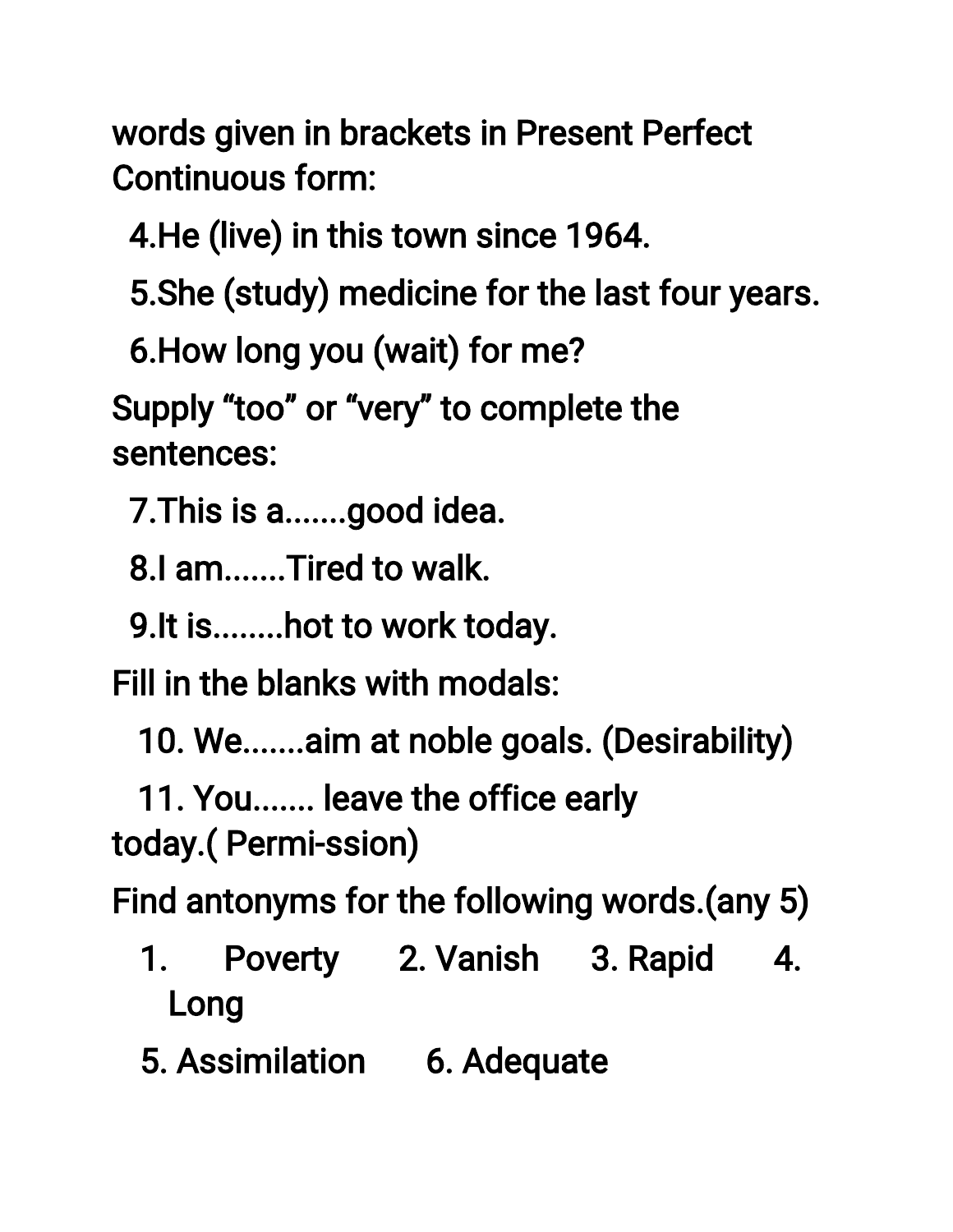Match the following:-

| 1.          | <b>High</b>       | <b>Body</b>         |
|-------------|-------------------|---------------------|
| 2.          | Fear              | <b>Courage</b>      |
| 3.          | <b>Knowledge</b>  | <b>Narrow</b>       |
| 4.          | <b>Fragments</b>  | <b>Imperfection</b> |
| 5.          | <b>Perfection</b> | <b>Bondage</b>      |
| 6.          | <b>Wide</b>       | Low                 |
| 7.          | Freedom           | Ignorance           |
| 8.          | <b>Wide</b>       | <b>Whole</b>        |
| (SECTION-B) |                   |                     |

Q.3. Answer the following questions: (any 5)

 $(5x5=25)$ 

- 1. What God makes Hindu Trinity?
- What is the most significant quality of  $2.$ Indian civilization?
- Where does cultural heritage of India lie?  $3.$